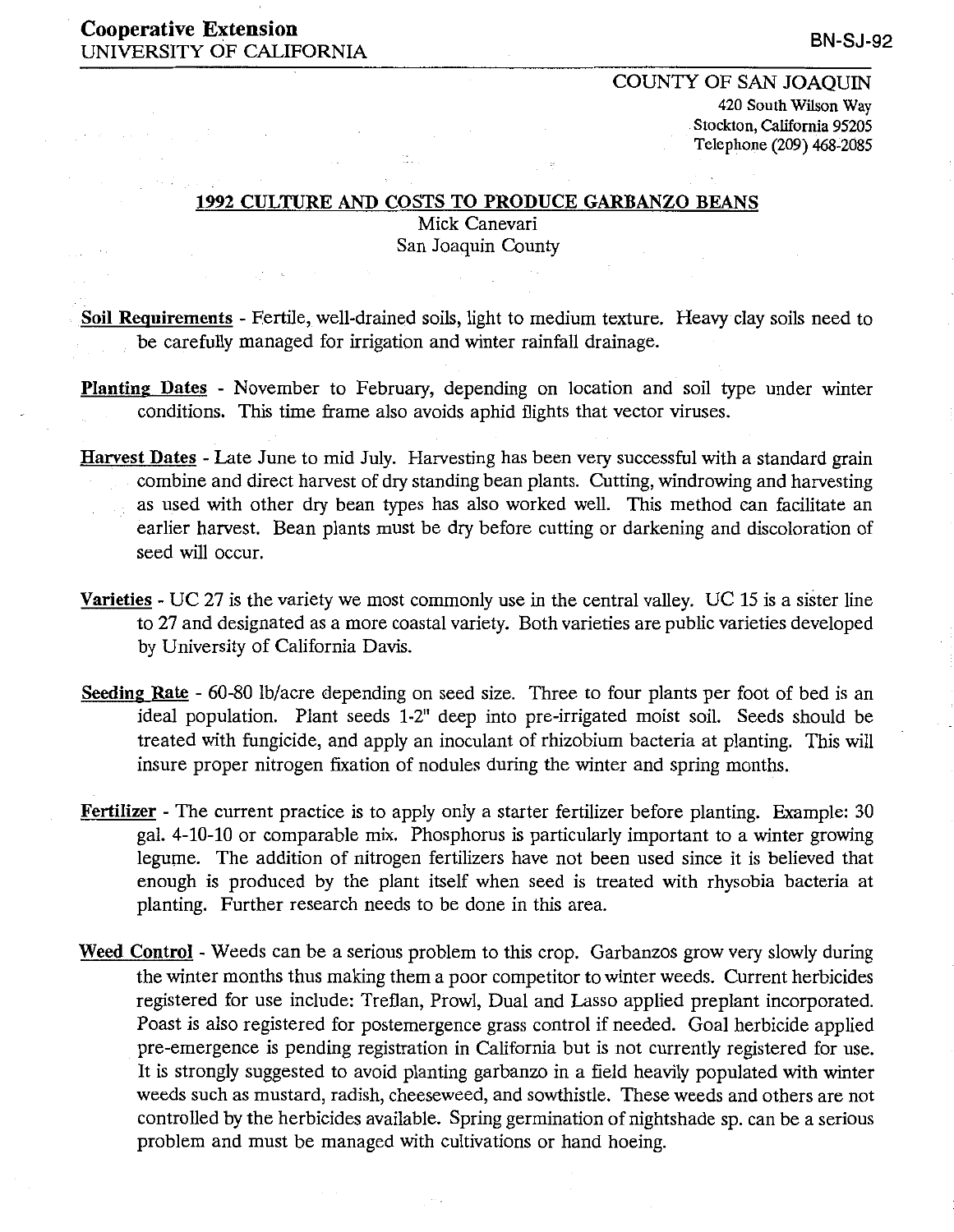- **Insects**  Insects have not been a serious problem to date. However, one should be aware of aphid flights in the spring since they are vectors of virus. Currently there are no threshold levels established for treatment of aphid. Pod boring insects, such as worms, should be monitored during pod filling.
- **Irrigation**  A preplant irrigation is recommended in early fall to fill the soil profile. Garbanzo beans are deep rooted and need deep soil moisture for maximum root extension and development. One irrigation in the spring may be required if winter rainfall is insufficient. In very light sandy soils an irrigation can be expected. Caution should be taken not to flood beans since injury or plant death may occur. If an irrigation is required it is best to apply water early at the pre-blossom or early blossom stage of growth.
- **Disease**  We have only limited experience for garbanzo culture in the central valley. The diseases known to be a potential problem include: pythium, or damping off disease at germination, and white mold *(sclerotinia sclerotiorum)* during prolonged wet and humid conditions in the spring. In the 1991-92 growing season one field in the delta area was severely injured due to ashy stem blight *(macrophomina phaseoli).* This disease is most serious during periods of high moisture and high temperatures when irrigating.

an di kacamatan San Barat di Kabupatén Kabupatén Jawa Kalénder (

(1) 不信息 (1) (1) (1) (2) (2) (1)

الوارد والمتعارف والإفراد والمتورد والمتوارث والمتوارث

and the control of the second state of the second state of the second state of the second state of the second state of the second state of the second state of the second state of the second state of the second state of the

 $\label{eq:2.1} \mathcal{L}_{\mathcal{A}}(\mathcal{A}_{\mathcal{A}}) = \mathcal{L}_{\mathcal{A}}(\mathcal{A}_{\mathcal{A}}) = \mathcal{L}_{\mathcal{A}}(\mathcal{A}_{\mathcal{A}}) = \mathcal{L}_{\mathcal{A}}(\mathcal{A}_{\mathcal{A}}) = \mathcal{L}_{\mathcal{A}}(\mathcal{A}_{\mathcal{A}}) = \mathcal{L}_{\mathcal{A}}(\mathcal{A}_{\mathcal{A}})$ 

en de la component de la component de la component de la component de la component de la component de la compo<br>La component de la component de la component de la component de la component de la component de la component d

2010年1月1日, 1994年4月1日, 1997年4月1日

 $\mathcal{F}^{\mathcal{G}}_{\mathcal{G}}$  , and the properties of the contribution of the properties of the contribution of the contribution of the contribution of the contribution of the contribution of the contribution of the contribution

 $\label{eq:2.1} \frac{1}{2} \left( \frac{1}{2} \left( \frac{1}{2} \right) \right) \left( \frac{1}{2} \left( \frac{1}{2} \right) \right) \left( \frac{1}{2} \left( \frac{1}{2} \right) \right) \left( \frac{1}{2} \left( \frac{1}{2} \right) \right) \left( \frac{1}{2} \left( \frac{1}{2} \right) \right) \left( \frac{1}{2} \left( \frac{1}{2} \right) \right) \left( \frac{1}{2} \left( \frac{1}{2} \right) \right) \left( \frac{1}{2} \left( \frac{1}{2} \right$ 

in the second plan is a way

فرائكو بالمراد

a potre de 1930, estas construídas de la construída de la construída de la construída de 1930 en 1930 en 1930<br>Construída de la construída de la construída de la construída de la construída de la construída de la construí

a a de la familia de la casa de la familia de la familia de la familia de la familia de la familia de la famil<br>La familia de la familia de la familia de la familia de la familia de la familia de la familia de la familia d

a di termina di mandata dan sebagai sebagai kecamatan dan menganjukkan kecamatan di kecamatan dan kecamatan di<br>Sebagai di dibebahkan berkenal di disebut dan di dibelahkan dan berkenal di disebut di disebut di disebut di d

e mais en 1970 en 1970 en 1970 en 1970 en 1980 en 1980 en 1980 en 1980 en 1980 en 1980 en 1980 en 1980 en 198<br>Liste de la companya de la companya de la companya de la companya de la companya de la companya de la companya<br>L

 $\label{eq:2.1} \mathcal{L}^{2}=\left\{ \begin{array}{ll} \mathcal{L}^{2} & \mathcal{L}^{2} & \mathcal{L}^{2} & \mathcal{L}^{2} \\ \mathcal{L}^{2} & \mathcal{L}^{2} & \mathcal{L}^{2} & \mathcal{L}^{2} & \mathcal{L}^{2} \\ \mathcal{L}^{2} & \mathcal{L}^{2} & \mathcal{L}^{2} & \mathcal{L}^{2} & \mathcal{L}^{2} \end{array} \right.$ 

de explainant population and

无物化的 医心室的 医白色的

 $\mathcal{L}=\mathfrak{m}$  , where  $\mathcal{L}=\{1,2,\ldots,n-1\}$  ,  $\mathcal{L}=\{1,2,\ldots,n-1\}$ 

计可变变 医海绵 医二氯苯基氯 医无足

a sawiki sama sensa salah bagian dan k

a di serie della conservazione della conservazione della conservazione della conservazione della conservazione<br>Serie della conservazione della conservazione della conservazione della conservazione della conservazione dell

a de 1942.<br>La provincia de la provincia de 1950, en la provincia de la provincia de 1950, en la provincia de la provincia

对方的 经海损的第三人称单数

 $\mathcal{O}(\mathbb{R}^2)$  , where  $\mathcal{O}(\mathbb{R}^2)$  and  $\mathcal{O}(\mathbb{R}^2)$  , where  $\mathcal{O}(\mathbb{R}^2)$ 

 $\sim 10^{-10}$ 

 $2.99 \times 10^{-7}$ 

County of the control special control of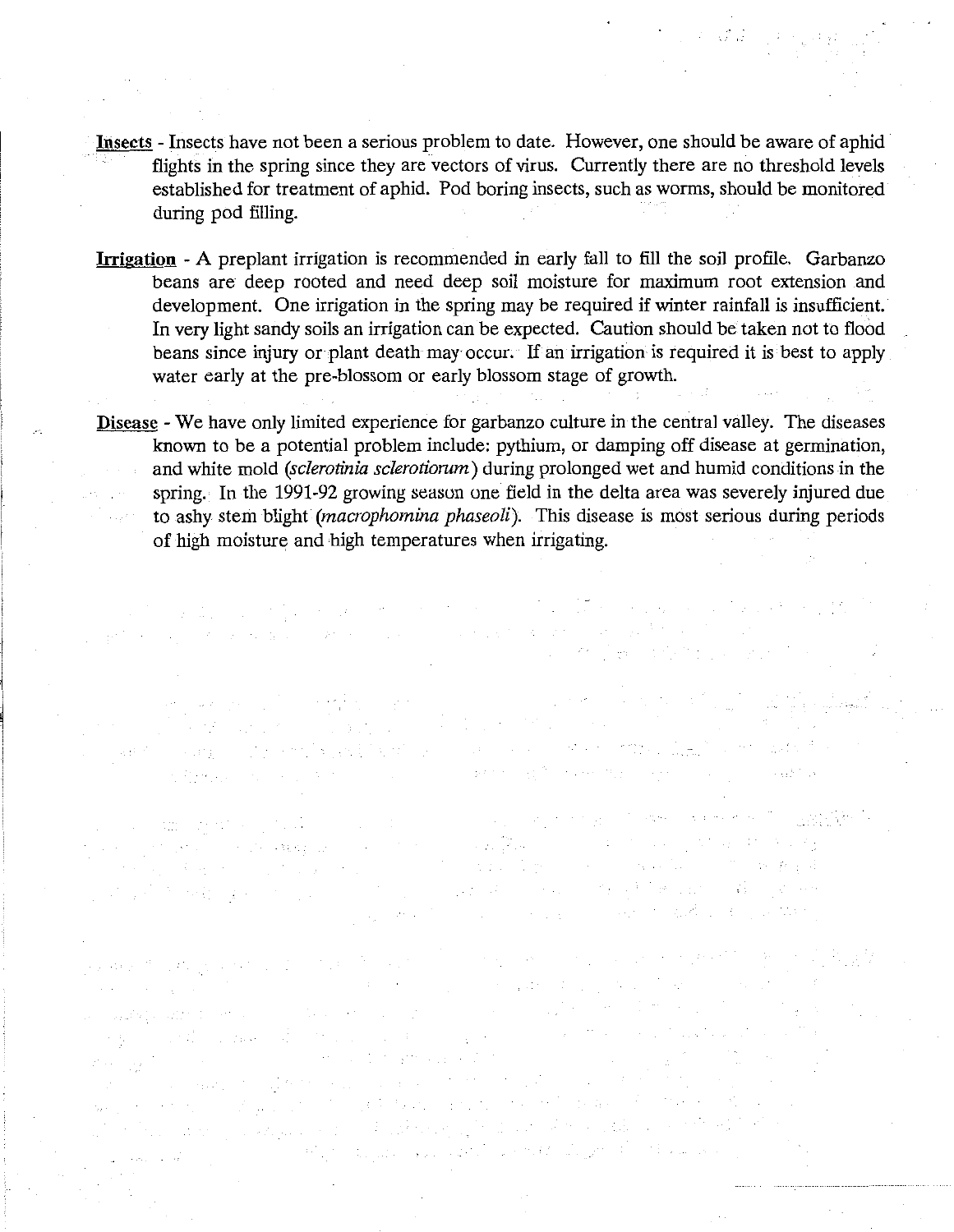# Cooperative Extension UNIVERSITY OF CALIFORNIA

## COUNTY OF SAN JOAQUIN 420 South Wilson Way Stockton, California 95205 Telephone (209) 468-2085

# 1992 SAMPLE COSTS TO PRODUCE GARBANZO BEANS IN SAN JOAQUIN COUNTY

|                                                                                                       |                   | Cash and Labor Cost per Acre                             |                     |                                                  |                  |                |
|-------------------------------------------------------------------------------------------------------|-------------------|----------------------------------------------------------|---------------------|--------------------------------------------------|------------------|----------------|
| Operation                                                                                             | Hours per<br>Acre | Labor                                                    | Fuel and<br>Repairs | <b>Materials</b><br>Kind and Quantity            | Cost             | Total          |
| <b>Cultural Costs</b>                                                                                 |                   |                                                          |                     |                                                  |                  |                |
| Plow (or chisel), 1x                                                                                  | 0.33              | \$1.81                                                   | \$5.28              |                                                  |                  | \$7.09         |
| Disc, $2x$                                                                                            | 0.26              | 1.43                                                     | 4.16                |                                                  |                  | 5.59           |
| Triplane, 2x                                                                                          | 0.24              | 1.32                                                     | 3.84                |                                                  |                  | 5.16           |
| Fertilize (preplant)<br>& custom (list)                                                               |                   |                                                          |                     | 30 gal 4-10-10<br>Applic, & list beds            | \$25.00<br>20.00 | 25.00<br>20.00 |
| Incorp. herbicide WD                                                                                  |                   |                                                          |                     |                                                  |                  |                |
| rolling cultivate, 2x                                                                                 | 0.32              | 1.76                                                     | 3.68                |                                                  |                  | 5.44           |
|                                                                                                       |                   |                                                          |                     | 3 pt Prowl                                       | 15.50            | 15.50          |
| Ditch prep., 2x                                                                                       | 0.16              | .80                                                      | 2.56                |                                                  |                  | 3.36           |
| Irrigate (pre) 2x                                                                                     | 2.3               | 10.50                                                    |                     | 1.0 ft/A @ \$20.00                               | 20.00            | 30.50          |
| Plant                                                                                                 | 0.25              | 1.38                                                     | 5.75                | Seed 80# @ .53 lb                                | 42.40            | 49.53          |
|                                                                                                       |                   |                                                          |                     | Inoculant 6 $\mathsf{lb}/\mathsf{A}\otimes 1.25$ | 7.50             | 7.50           |
| Cultivate, WD 1x                                                                                      | 0.33              | 1.82                                                     | 3.80                |                                                  |                  | 5.62           |
| Misc. downtime, etc.                                                                                  | 0.50              | 2.75                                                     |                     |                                                  |                  | 2.75           |
| TOTAL CULTURAL COSTS                                                                                  |                   | \$23.57                                                  | \$29.07             |                                                  | \$130.40         | \$183.04       |
| <b>Harvest Costs</b>                                                                                  |                   |                                                          |                     |                                                  |                  |                |
| Thresh, custom;<br>hauling, custom                                                                    |                   |                                                          | $\sim$ 10 $\pm$     | \$2.00/cwt or<br>\$40.00 acre minimum            | 40.00            | 40.00          |
| Warehousing,<br>tenant's share - $75\%$ = 13.5 cwt<br>cleaning and sacking<br>(clean beans), storage, |                   |                                                          |                     |                                                  |                  |                |
| fumigate, handling                                                                                    |                   |                                                          |                     | \$4.00/cwt                                       | 54.00            | 54.00          |
| <b>TOTAL HARVEST COSTS</b>                                                                            |                   |                                                          |                     |                                                  | \$94.00          | \$94.00        |
| <u>Cash Overhead</u>                                                                                  |                   |                                                          |                     |                                                  |                  |                |
| Misc., office, etc.                                                                                   |                   |                                                          |                     |                                                  |                  | \$23,20        |
| Taxes on equipment                                                                                    |                   |                                                          |                     |                                                  |                  | 2.80           |
| Rent                                                                                                  |                   | (20% of uncleaned crop, delivered,<br>4.5 cwt @ \$35.00) |                     |                                                  | 157.50           |                |
| TOTAL CASH OVERHEAD                                                                                   |                   |                                                          |                     |                                                  |                  | \$183.50       |
| <b>TOTAL CASH COST</b>                                                                                |                   |                                                          |                     |                                                  |                  | \$460.54       |